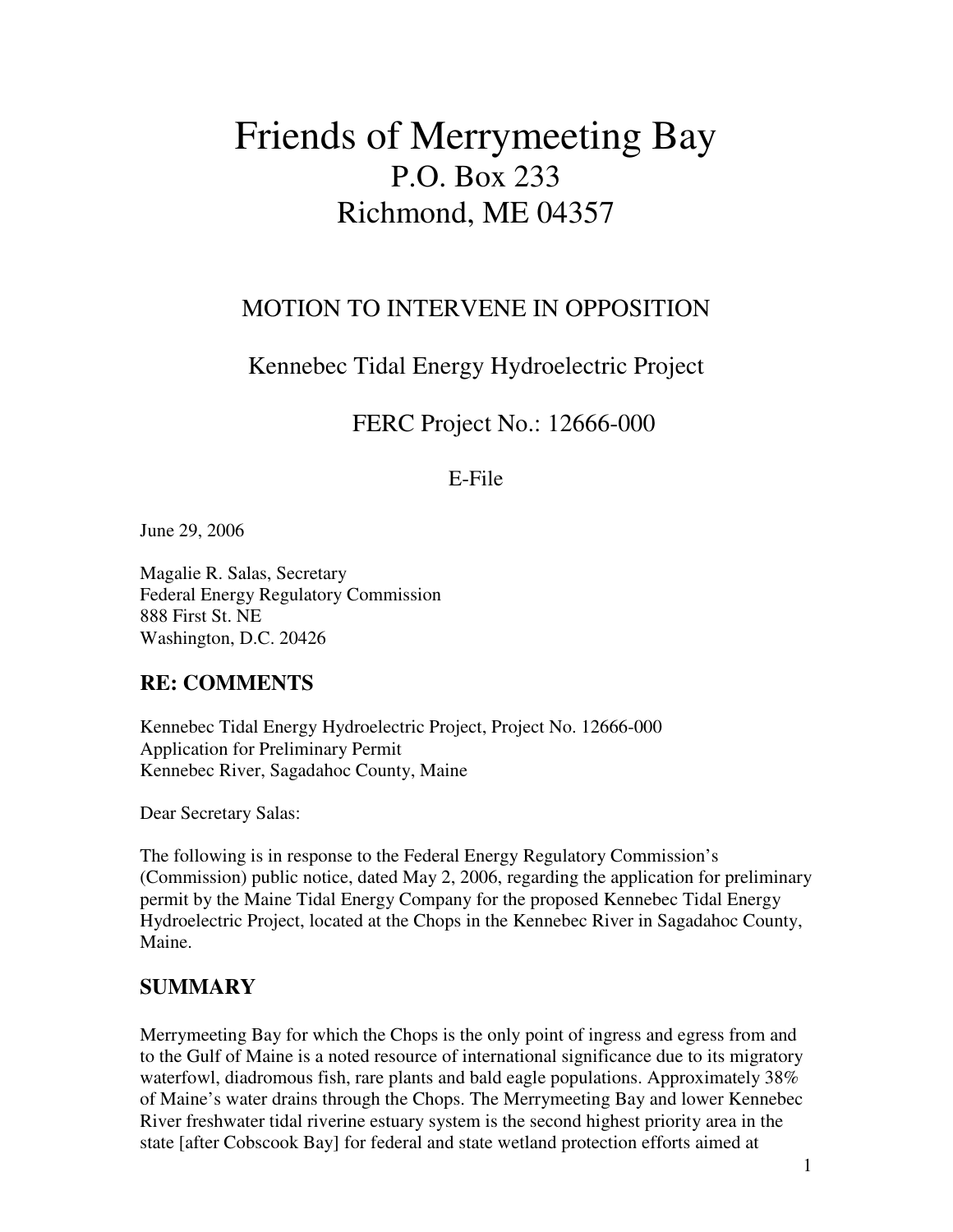preserving waterfowl and diadromous fish habitat. Friends of Merrymeeting Bay [FOMB], has reviewed the permit application and strongly objects to the issuance of the proposed preliminary permit. While FOMB seldom takes positions on issues beyond those which directly or indirectly affect Merrymeeting Bay and the watershed which feeds it, many of our members are environmentalists with a global perspective and are concerned with the impacts of global warming. Consequently, many of us are individually prone to look with favor upon sources of energy which are based on renewable resources and which may displace fossil-fuel based electrical generation plants. It is entirely possible that tidal in-stream turbines and other developing technologies may someday prove to be the environmentally benign sources of renewable energy which we would favor.

Unfortunately, the proposed project will utilize unspecified new and untested technology for which limited impact data exist and that the project is proposed in an area that contains significant natural resources. In fact, from the point of view of estuarine resources unique to the Kennebec/Androscoggin/Merrymeeting Bay watershed the proposed project location is the one of maximum sensitivity and probable impact. If the applicants, and their sister corporations applying for permits in various locations in hopes of securing pre-emptive energy rights, wanted to pick a site more susceptible from the point of view of biological impacts than this 280 yard slot in the bedrock, they would be hard pressed to do so. Because of the location, the proposed project will likely have significant adverse impacts on fish, marine mammals and other aquatic resources and should not be permitted to proceed further unless and until the turbines are found in welldesigned and documented studies by disinterested parties to be environmentally benign in restricted areas of high flows and high density fish migrations.

# **INTERVENOR STATUS**

.

Friends of Merrymeeting Bay [FOMB] respectfully motions here for intervenor status in the proceeding. FOMB is a membership based 501[c][3] organization formed in 1975 whose mission is to preserve, protect and enhance the unique ecosystems of Merrymeeting Bay. FOMB accomplishes this mission through research, advocacy, education and land protection. FOMB members use the proposed project area for recreational and commercial fishing purposes, navigation, scientific study, education and work actively to protect valuable habitat in and near the project area. Our organization and members will clearly be affected by the proposed project and have a direct and substantial stake in the outcome. The proposed project area in the vicinity of the Chops is at the heart of Merrymeeting Bay.

# **SITE LOCATION**

Whether intentionally or unintentionally, the applicant, Maine Tidal Energy Company [MTEC], provides only a limited chart of the project area attached to its application. The chart does not put the project area into the geographical, hydrological or biological context within which it must be considered. Their chart also does not accurately show protected lands in the immediate area or relevant vicinity. Attached please find four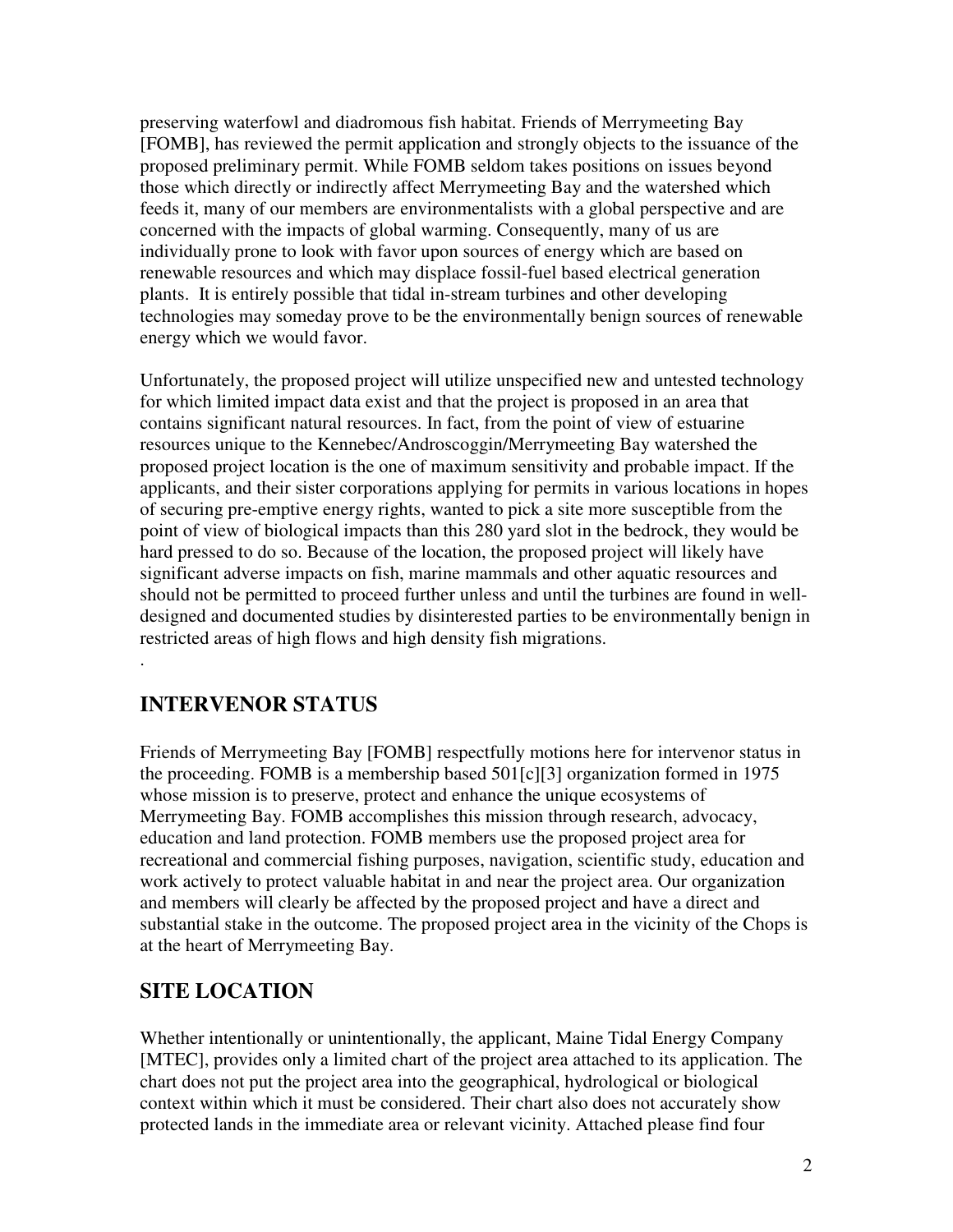USFWS maps [Exhibits 1-4] which will place the proposed project area into the proper perspective.

**Exhibit Map 1**: Eel/Dam Map shows the Merrymeeting Bay watershed and also happens to include dams and sites where the American eel has been found through electro fishing efforts of the Maine Department of Inland Fisheries & Wildlife [MDIF&W]. The project area is at the outlet of Merrymeeting Bay in the lower right.

**Exhibit Map 2**: Land Protected [with Project Area] 1995. This map shows state protected lands in the Merrymeeting Bay/Lower Kennebec area prior to 1995 and outlines the Chops proposed project area in blue.

**Exhibit Map 3**: Land Protected [with Project Area] 2005. This is a nearly complete map of current protected lands in the Merrymeeting Bay/Lower Kennebec area. In addition to the proposed project area, it shows the effectiveness of protection efforts by the Maine Wetlands Protection Coalition, a partnership including the US Fish & Wildlife Service [USFWS], MDIF&W, The Nature Conservancy, Maine Coast Heritage Trust, FOMB, Lower Kennebec Regional Land Trust and the Phippsburg Land Trust.

**Exhibit Map 4**: Merrymeeting Bay Protected Lands. This map shows lands in the immediate region which FOMB has taken the lead in protecting. As such, it demonstrates some of our tangible habitat protection work in the area and supports our request to intervene.

Collectively, these maps show the three main areas of Merrymeeting Bay: North-from northern tip of Swan Island to Abbagadassett Pt. including the Eastern River; Centralfrom Abbagadassett Pt. to the Chops including the Androscoggin, Cathance, Muddy and Abbagadassett Rivers as well as part of the Kennebec; and South-from the Chops to Thorne Head. While the Chops is the key bottleneck directly affecting the central portion of Merrymeeting Bay, it must be noted that Thorne Head and further downstream, the Doubling Point/Fiddlers Reach area are similarly narrow sections of river where impacts of hydro development on the fishery resource could also be expected to be quite high.

### **PERTINENT LAWS [Italics added for emphasis]**

### **The Federal Power Act: (16 U.S.C. Chapter 12)**

Sec. 797(e)

"In deciding whether to issue any license under this subchapter for any project, the Commission, in addition to the power and development purposes for which licenses are issued, *shall give equal consideration to the purposes of energy conservation, the protection, mitigation of damage to, and enhancement of, fish and wildlife (including related spawning grounds and habitat), the protection of recreational opportunities, and the preservation of other aspects of environmental quality.*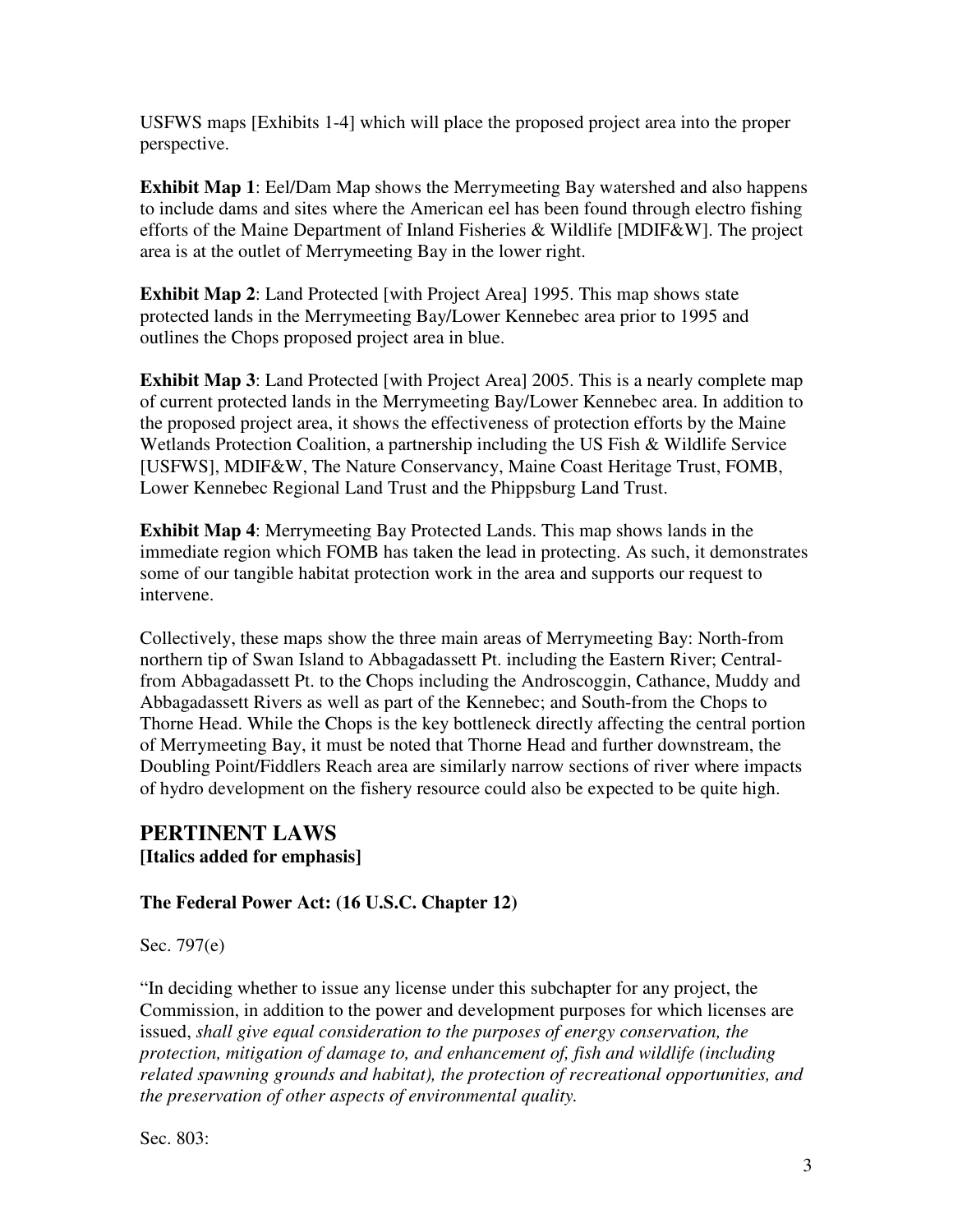"All licenses issued under this subchapter shall be on the following conditions:

(a) Modification of plans; factors considered to secure adaptability of project; recommendations for proposed terms and conditions

 (1) That the project adopted, including the maps, plans, and specifications, shall be such as in the judgment of the Commission will be best adapted to a comprehensive plan for improving or developing a waterway or waterways for the use or benefit of interstate or foreign commerce, for the improvement and utilization of water-power development, *for the adequate protection, mitigation, and enhancement of fish and wildlife (including related spawning grounds and habitat), and for other beneficial public uses,* including irrigation, flood control, water supply, and recreational and other purposes referred to in section 797(e) of this title  $\langle 1 \rangle$  if necessary in order to secure such plan the Commission shall have authority to require the modification of any project and of the plans and specifications of the project works before approval."

(j) "Fish and wildlife protection, mitigation and enhancement; consideration of recommendations; findings

 (1) *That in order to adequately and equitably protect, mitigate damages to, and enhance, fish and wildlife (including related spawning grounds and habitat) affected by the development, operation, and management of the project, each license issued under this subchapter shall include conditions for such protection, mitigation, and enhancement.* Subject to paragraph (2), such conditions shall be based on recommendations received pursuant to the Fish and Wildlife Coordination Act (16 U.S.C. 661 et seq.) from the National Marine Fisheries Service, the United States Fish and Wildlife Service, and State fish and wildlife agencies." [It is interesting to note that neither the Department of Commerce (NOAA Fisheries, a. k. a. NMFS) or the Department of Homeland Security-(US Coast Guard-navigation issues) were copied on the MTEC's permit application].

### **The Federal Water Pollution Control Act, a.k.a. The Clean Water Act. 33 U.S.A §§ 125-1387**

"The objective of the Clean Water Act is to *restore and maintain the chemical, physical and biological integrity of the nation's waters.* Among the national goals stated in the Act are the elimination of the discharge of pollutants into navigable waters by 1985 and, where attainable, the achievement by mid-1983 of an interim goal of water quality sufficient to provide for the protection and propagation of fish, shellfish, and wildlife and for recreation in and on the water."

"Except as otherwise provided, the Administrator of the EPA administers the Act. EPA, in cooperation with other federal agencies, states, interstate agencies, municipalities and industries, is to develop comprehensive programs for preventing, reducing or eliminating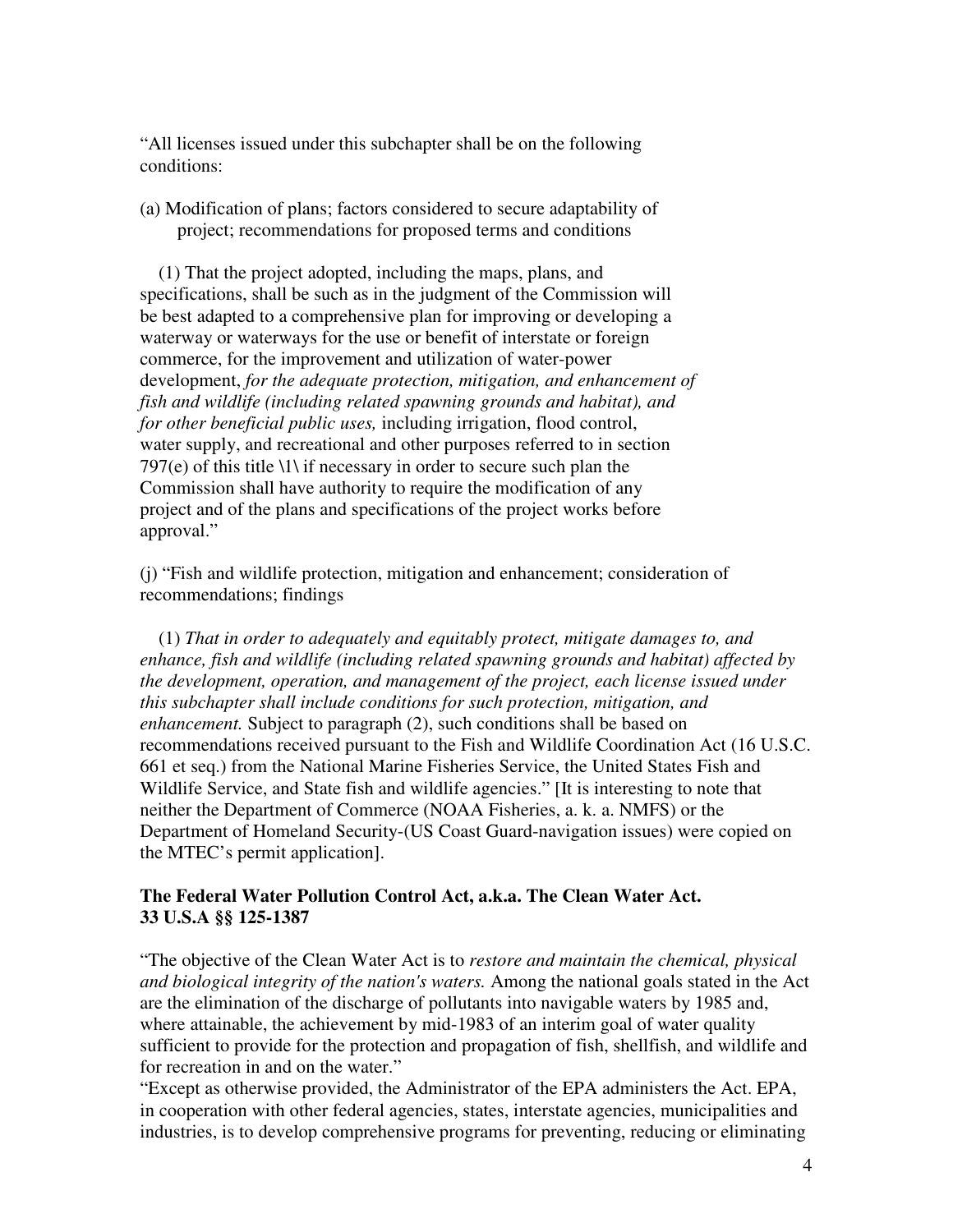pollution and improving the sanitary condition of surface and underground waters. *Due regard must be given to the improvements necessary to conserve these waters for the protection and propagation of fish and aquatic life and wildlife, recreational purposes,* and the withdrawal of water for public water supply, agricultural, industrial and other purposes. §§ 1251 and 1252."

"Pollution: *the man-made or man-induced alteration of the chemical, physical, biological and radiological integrity of water*." [This CWA definition was just upheld by the U.S. Supreme Court in S.D. Warren v Maine Board of Environmental Protection]

Clearly a project of the scope proposed will affect hydraulics in the area creating new turbulence with possible effects on mixing, turbidity and sedimentation. Just the addition of the proposed structures in the water column will create at minimum a "man-induced alteration of the physical [and probably biological] integrity of the water." The project will thus be considered as creating pollution and will be contrary to the objectives of the Clean Water Act.

### **Maine Water Quality Certification, Department of Environmental Protection [DEP] Rules**

Under Section 401 of the Clean Water Act MTEC would need to seek state Water Quality Certification for the hydro project.

"In order to grant certification, the Department must conclude that there is a reasonable assurance that the continued operation of a hydropower generating or storage project will not violate applicable Water Quality Standards. These standards have been established in the State's Water Classification Program (Title 38 MRSA Sections 464-469). These standards designate the uses and related characteristics of those uses for each class of water and establish water quality criteria necessary to protect those uses and related characteristics."

### **Maine Surface Water Classification, Title 38**

#### §465

The area of the Kennebec and Merrymeeting Bay above the Chops is classified B. "Class B waters must be of such quality that they are suitable for the designated uses of drinking water supply after treatment; fishing; agriculture; recreation in and on the water; industrial process and cooling water supply; hydroelectric power generation, except as prohibited under Title 12, section 403; navigation; and *as habitat for fish and other aquatic life. The habitat must be characterized as unimpaired."* 

It would seem obvious that multiple generating units occupying the Chops waterway would create very impaired habitat at that point as well as up stream and downstream if those areas are not accessible or not easily accessible.

### §465-B

The Kennebec below the Chops is classified SB. "Discharges to Class SB waters *shall not cause adverse impact to estuarine and marine life in that the receiving waters shall be of sufficient quality to support all estuarine and marine species indigenous to the*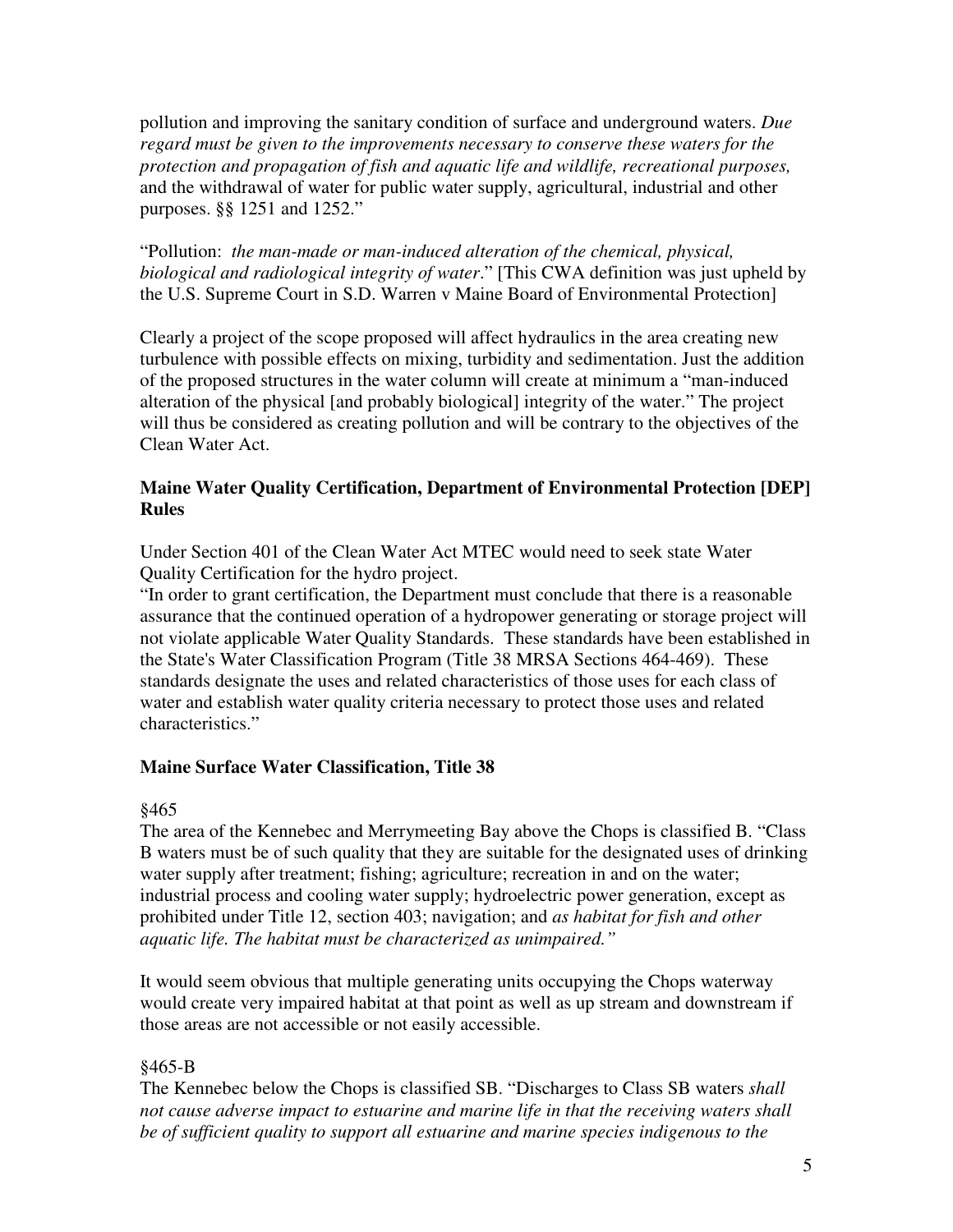*receiving water without detrimental changes in the resident biological community.* There shall be no new discharge to Class SB waters which would cause closure of open shellfish areas by the Department of Marine Resources."

Here again it seems clear that structures blocking a good portion of the Chops would create an adverse impact to at least migratory fish whether by physically harming them or preventing or limiting access or affecting their food supply. Any leakage of lubricating oils or shedding of antifouling coatings from these structures would constitute a prohibited adverse discharge into these waters.

#### § 467

(14) "From a line drawn across the tidal estuary of the Kennebec River due east of Abagadasset Point, to a line across the southwesterly area of Merrymeeting Bay formed by an extension of the Brunswick-Bath boundary across the bay in a northwesterly direction to the westerly shore of Merrymeeting Bay and to a line drawn from Chop Point in Woolwich to West Chop Point in Bath - Class B. *Further, the Legislature finds that the free-flowing habitat of this river segment provides irreplaceable social and economic benefits and that this use must be maintained."* 

### **FISHERY RESOURCE**

Merrymeeting Bay is the only body of water in the Gulf of Maine to provide spawning/nursery habitat to all anadromous fish species of the Gulf. These species are Atlantic sturgeon [special concern], Atlantic salmon [endangered], shortnose sturgeon [endangered], striped bass, brown trout, rainbow smelt, alewives, American shad, Atlantic tomcod, blueback herring and sea lamprey [SPO, 1993]. In addition, the American eel [considered for ESA listing] is an important catadromous resident and migrant [Watts 2004]. While there are obvious issues of possibly unacceptable mortality [or *take* as it is often euphemistically referred] to the threatened and endangered species that might prohibit this project development, there is also the issue of exceptional shad sensitivity to noise, corralling and blockages. American shad probably rate at near the top for sensitivity to disturbance [such as that caused by a wall of turbine blades] [Mann, Lu & Popper, 1997]. It is unlikely they would proceed past such obstacles to spawn up river.

There are hundreds of millions of migratory fish that have to pass through the various narrows on the Kennebec including the Chops [SPO, 1993]. There have been millions of dollars spent on dam removal, fish passage and fishery restoration in the Merrymeeting Bay watershed [MDMR, 2001]. One of the predicted effects of the Edwards Dam removal in Augusta was the growth and return of a healthy striped bass fishery [MDMR, 2004]. Indeed, this has come to pass and the striped bass fishery, of great economic importance is now considered world class.

The endangered shortnose sturgeon reside primarily within the river system and they frequently transit the proposed project area, They tend to spawn near the head of tide on the Androscoggin River, winter off the mouth of the Eastern River and often move up and down the Kennebec River from Merrymeeting Bay to the Sagadahoc Bay area at the mouth of the Kennebec River [Squiers, 1999 & pers comm.]. Given this pattern of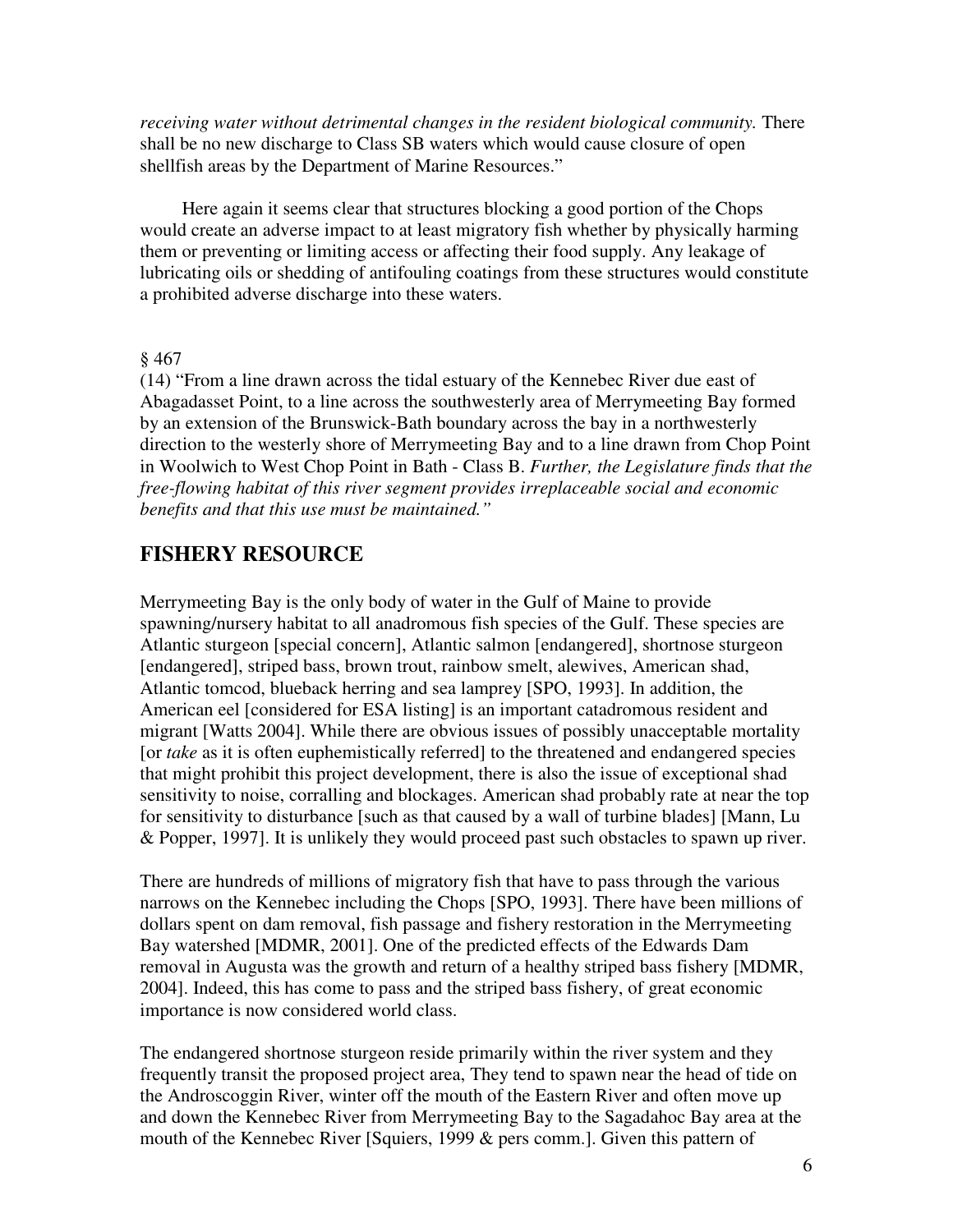movement they would typically be subject to multiple exposures to any obstructions at the Chops.

The Kennebec channel area just above the Chops was historically the best place in the river for gill netting sturgeon when there was a commercial fishery. This section was known as "the gully." On July 21, 1900, Kenneth Edgecomb whose fishing operation was based on Sturgeon Island just above the Chops **[Exhibit 5]** even netted a beluga whale in the gully [Lipfert, 1978] **[Exhibit 6]**. About 15 years after Edwards Dam was completed, the Atlantic sturgeon fishery dropped in half as the fish were deprived of their traditional spawning area between Augusta and Waterville [Atkins, 1867]**.** With the dam removed, Atlantic sturgeon are once again actively using that section of river and are frequently seen jumping in the Bay. Atlantic sturgeon are currently undergoing a full species status review to determine if ESA listing is justified.

The Kennebec/Androscoggin drainage once was home to the greatest Atlantic salmon population in the northeast. Salmon traveled up the Kennebec above the 16 foot Caratunk Falls more than 100 miles from the sea and on the Androscoggin 80 miles from the sea to Rumford Falls [Atkins, 1867]. These majestic fish survived the river's damming hanging on and spawning in tributaries below Augusta including Bond Brook and Togus Stream. With the dam removed, they are back in the main stem spawning and attempting to travel further upriver. The National Research Council of the National Academies has noted the endangered status of the entire Gulf of Maine Distinct Population Segment [DPS] [NRC, 2004] yet salmon on the Kennebec and Penobscot were not "listed" several years ago as they were on eight small coastal rivers. This has been challenged in an endangered species petition filed by FOMB, Douglas and Timothy Watts and the Maine Toxics Action Coalition [Watts, Watts, FOMB and MTAC, 2005]. The full status review of the species is currently undergoing peer review as part of the listing process with NOAA Fisheries serving the lead agency [NMFS, 2006].

1996 Amendments [PL 104-267] to the Magnuson-Stevens Fishery Conservation and Management Act [MSA] [16 U.S.C. §1801 et seq. [1998], define Essential Fish Habitat [EFH] as "waters and substrate necessary to fish for spawning, breeding, feeding or growth to maturity." EFH has been designated for over a dozen federally managed species, including Atlantic salmon, which utilize the Kennebec-Sheepscot-Androscoggin-Merrymeeting Bay estuary system. FERC is required to consult with NMFS on any action or proposed action FERC takes that funds, permits or undertakes which may adversely affect the EFH [NMFS, Ibid.].

American eels, rapidly declining throughout their range in large part due to anthropogenic causes such as habitat blockage by dams [during upstream migration] and turbine mortality [on out migrations], are also the subject of an ESA petition [Watts  $\&$ Watts, 2004]. Following a review of the petition and positive 90-day agency finding, the finishing touches are being put on the full status review by USFWS the lead agency.

The point here is that every single migratory fish, recovering or not, must transit the Chops, the only point of access to the Merrymeeting Bay area and upstream spawning grounds. The proposal as submitted is hopelessly vague as to generator type [though the applicants lean toward propeller type generators] and does not even address how they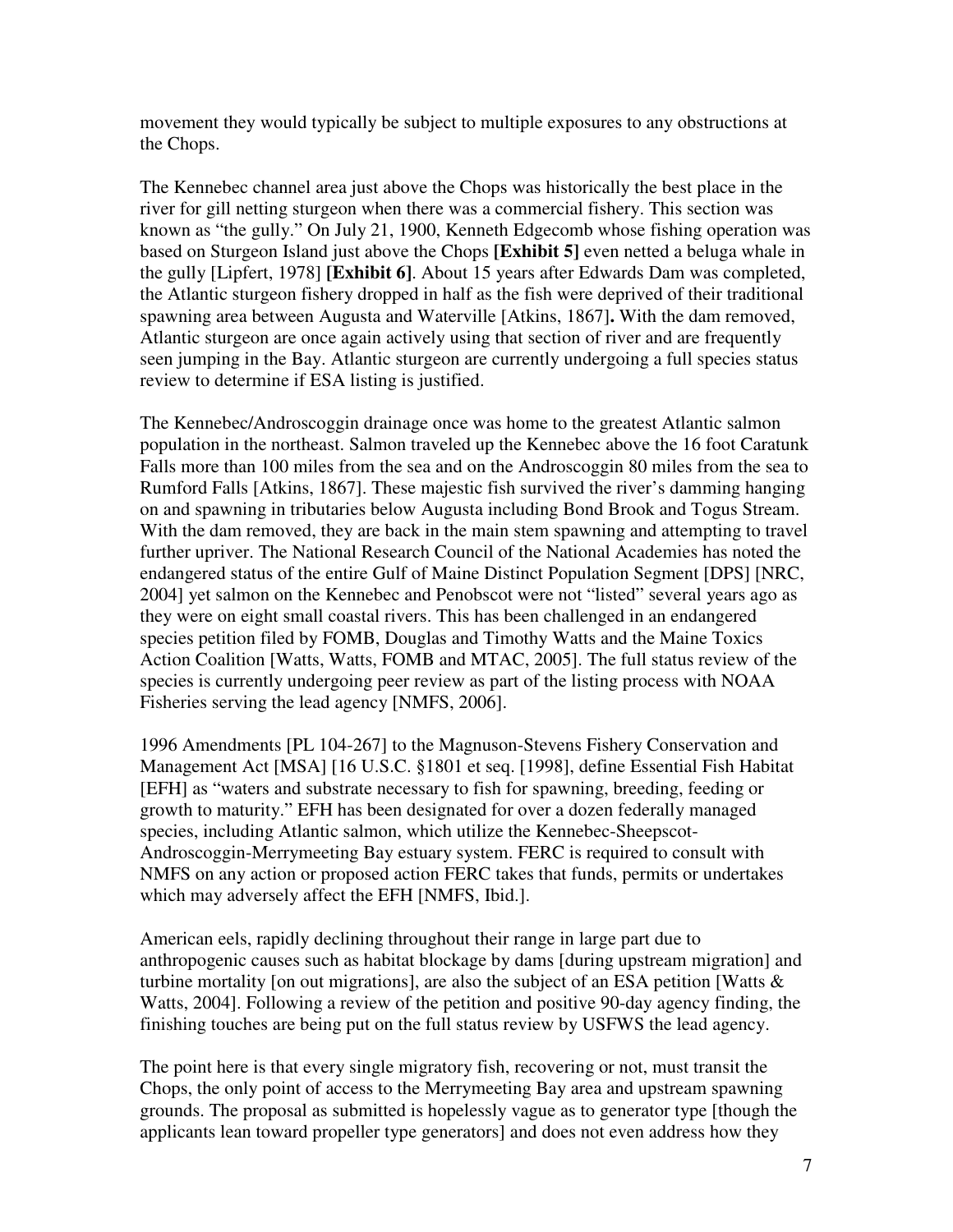would monitor any possible adverse impacts on the fishery and hydrology. From the fishery standpoint, there is everything to lose and nothing to gain. In the case of underwater obstructions, the effects of multiple units obviously will be greater than for that of a single test unit. A single test unit, even with no *apparent* ill effects, would not be an accurate indication of the effects of "20-50 units" that would take up a substantial part of the waterway. There is ample evidence [discussed below] that small organisms whether current borne *[i.e. striped bass larvae]* or free swimming *[fry]* are subject to multiple passages through the Chops due to changing tides. As such they will be subject to the cumulative effects of multiple exposures to whatever structures might be placed in the proposed project area.

The National Oceanic and Atmospheric Administration [NOAA] Coastal Resource Consideration [CRC] Programs provide technical expertise to EPA on resources and ecological risk assessment, mitigative measures, and cleanup strategies to ensure protection of NOAA trust resources.

"NOAA trust species in Maine include anadromous and catadromous species such as Atlantic salmon, alewife, American shad, blueback herring, Atlantic herring, sea-run brown trout, rainbow smelt, striped bass, American eel, sea lamprey, Atlantic sturgeon, and the federally endangered shortnose sturgeon. Some estuarine and marine fish found in Maine are: menhaden, banded killifish, mummichug, 3-spine stickleback, haddock, Atlantic tomcod, bluefish, and 9-spine stickleback. [NOAA, CRC ME. Fact Sheet]"

"The NOAA CRC program works to protect and restore natural resources throughout Maine. *However, the Androscoggin and Kennebec Rivers, as well as Merrymeeting Bay where the two rivers meet, are of special concern to NOAA. This is one of the most productive estuaries in Maine, providing important habitat for NOAA trust resources.* The shortnose sturgeon, a federally endangered species, uses the Androscoggin River for spawning, nursery, and adult habitat. [NOAA, Ibid]"

# **MARINE MAMMALS**

There is a little studied but very prominent harbor seal population in this part of the river. Their favorite haul out is a few hundred yards below the Chops on ledges just above Lines Island [**Exhibit 7**]. As many as fourteen seals have been observed here at once. Prior to the Edwards Dam removal seals traveled as far north as Augusta, 30 miles. Now with the dam gone, seals have been observed at Waterville about 48 miles above the Chops. Still the vicinity of the Chops with its mixing of salt and freshwater and its currents and whirlpools appears to be their favorite spot no doubt because of its superior qualities as a food resource. Surely the effects of a field of turbines will not be positive for the seal population. Perhaps as wind generators have sometimes been known to kill bats and birds attracted to insects trapped in their generated eddys, so too may seals [and larger fish] be affected as they are attracted to larvae and fry caught up in the vicinity of generating units.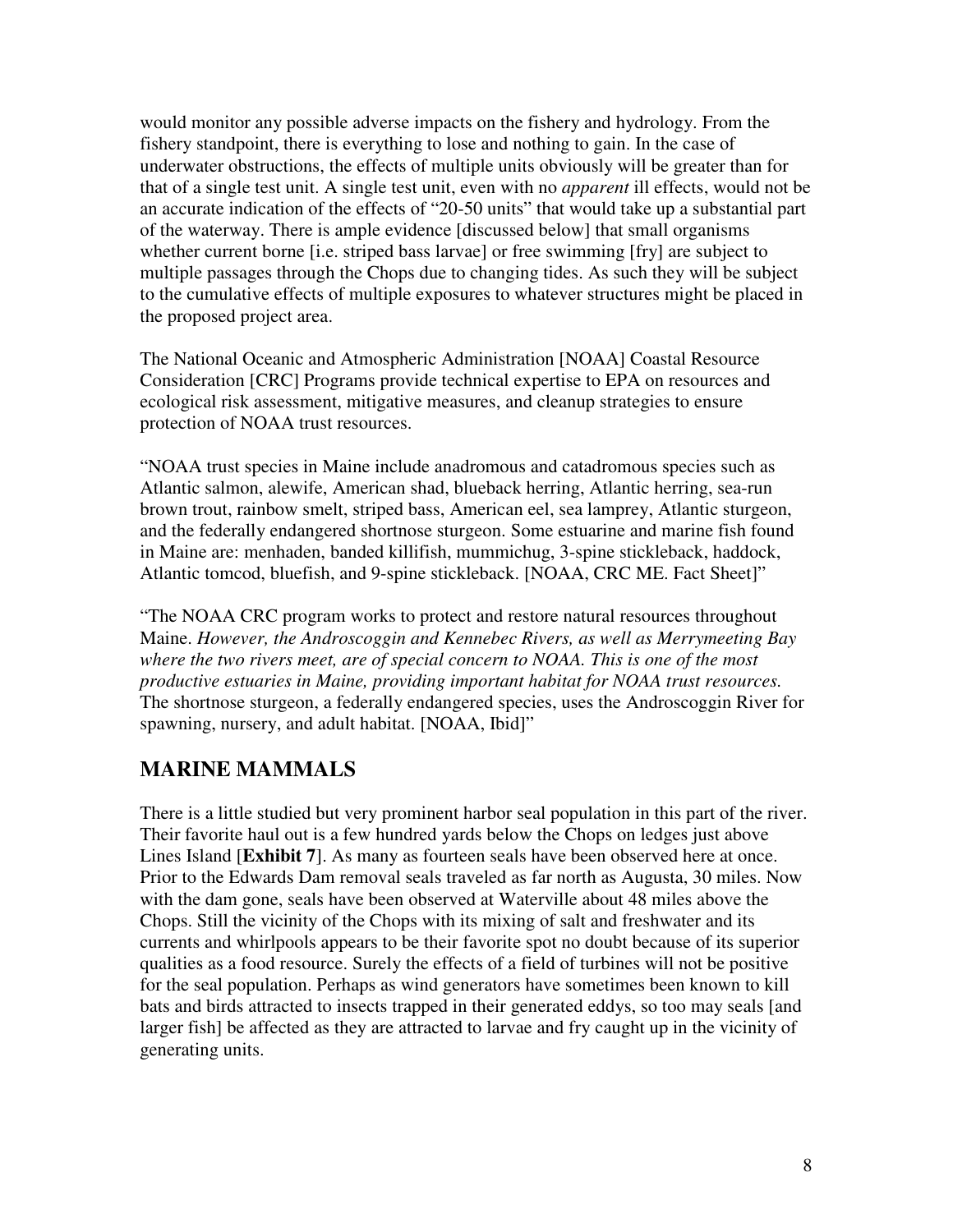# **HABITAT PROTECTION & EFFECTS**

During recent years development pressures around the project area have dramatically escalated. So too have efforts to protect wetland habitat, upland buffers and essential fish habitat. The Maine Wetlands Protection Coalition as described in the Site Location section has been successful at bringing millions of federal and state dollars [matched by in-kind contributions] to the Merrymeeting Bay/Lower Kennebec area to permanently protect valuable habitat. Combined efforts of the Coalition and the individual partners have protected well over 10,000 acres in the area [Fichtel, 2006]. A total of over 27,000 [mostly wetland] acres in the Merrymeeting Bay/ Lower Kennebec area have been identified by USFWS as "highest value habitat" [USFWS, 1994].

In large part these efforts at land protection have been directed at migratory waterfowl and diadromous fish habitat which are often one and the same. There are roughly 5700 acres of tidal wetland between Thorne Head and the north end of Swan Island. [Sewall, 2000] Most of this area is densely vegetated with a variety of emergent aquatic species such as wild rice, river bulrush, softstem bulrush, and pickerel weed. The Bay also hosts a population of approximately a dozen small mud plants that are considered of special concern, threatened or globally rare [MNAP, 1998]. The biomass of plants on these flats is enormous. The biomass of hundreds of millions of fish in the system is enormous. Beyond the obvious habitat/spawning/nursery connection between the two, very little is known. If the system were deprived of the fish biomass, the effects on the plant community would likely be significant. Major changes in nutrient flow in and out of the Bay would be likely, as might changes in seed dispersal. Bird life dependant on these fish would also be expected to suffer. Merrymeeting Bay is designated as a Globally Important Bird Area by the American Bird Conservancy [Friedman, 2001].

There are a number of freshwater mussel species that live in the Bay including *Elliptio complanata, Anodonta implicata, Leptodea ochracea, Lampsilis cariosa, Margaritifera margaritifera,* and *Pyganodon cataracta*. Freshwater mussels depend on specific host fishes for distribution of their larvae. No fish-no mussels, it's as simple as that. Host species for the *Anodonta* [alewife floater] are the alewives and possibly a few other river herring species, host species for *Margaritifera* include the Atlantic salmon and brown trout. Host species for the threatened *Leptodea* [tidewater mucket] and *Lampsilis* [yellow lamp mussel] are unknown but as the common name of one and the habitat for both suggest they may well be diadromous host species affected by the proposed project [Nadeau, McCollough & Swartz, 2000].

# **NAVIGATION**

The proposed project area is one of intense currents and counter-currents, whirlpools and sometimes large wave trains. The Chops is subject to a great deal of recreational boat traffic particularly in the summer. Some of these are paddle and sailing craft but the majority of vessels are power boats of various sizes from small to very large. Some boaters are trolling. In the not too distant past oil barge traffic used the river as far north as Gardiner. At present, the largest craft are Coast Guard icebreakers and buoy tenders as well as nature tour boats from Boothbay Harbor and Bath. Aside from depth issues for larger boats a second issue affecting smaller boats might be the increase in violent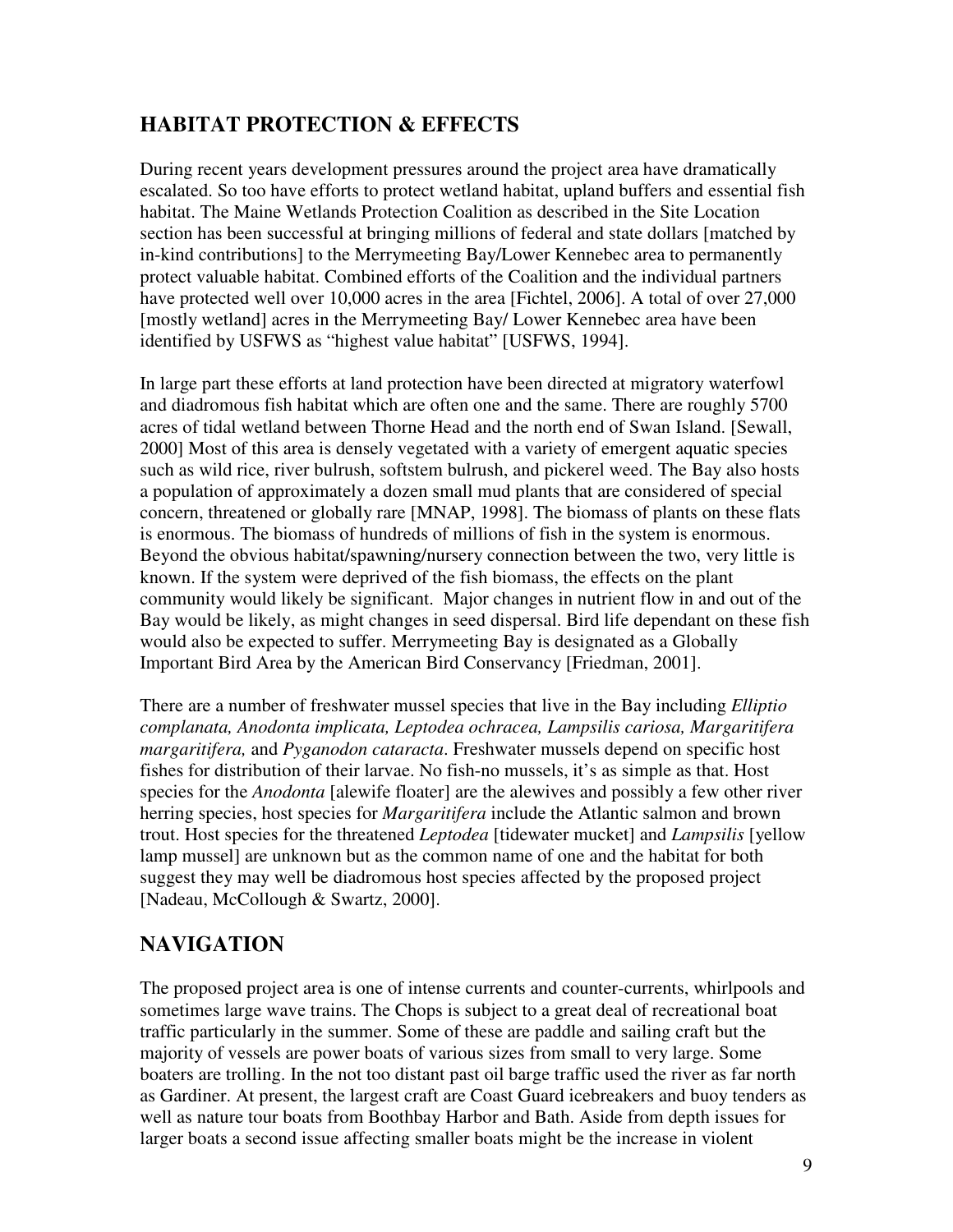upwellings that submerged structures could easily cause. How the proposed "undersea" units would be maintained in a location this wild is also an unanswered and serious question.

# **HYROLOGY & CIRCULATION**

The proposed project area is considered tidal riverine by the USFWS [USFWS, 1994]. It is also considered an estuary in that there is some mixing of salt and fresh water here. The area above the Chops is primarily fresh water in spite of being tidal to Augusta 30 miles up the Kennebec. Geologically, Merrymeeting Bay is considered an inland delta where six rivers meet. Tidal range varies from four to six feet with much of the Bay becoming quite shallow or exposed at low tide. The Bay freezes over in winter and can have up to four feet of ice on it. The Chops, while it used to freeze, has not in recent years. Areas above and below it [particularly above] typically do freeze over. Most years the spring freshet brings substantial river ice back and forth through the proposed project area as well as carrying huge amounts of debris including large trees, ice-fishing camps and pulpwood still in the river from the last major log drives in the early 1970s. We have measured flows in the Chops of 150,000 cubic feet per second [cfs] in the summer. This would be far higher in annual or unusual flood conditions.

FOMB first looked at circulation patterns in the Bay in 1998 using an Acoustic Doppler Current Profiler [ADCP] and CTD probe. In 1999 we did more extensive ADCP traverses with the cooperation of the USGS office in Augusta, Maine. Peter Lea of Bowdoin College in Brunswick, Maine has over the last few years looked more intensively at various areas in the Bay [including the Chops] using an ADCP to measure current direction and speeds through the water column. From all of the ADCP work done in the past; data indicate for the most part a consistency of flow direction from top to bottom of the water column. In other words, the water appears pretty well mixed. Any significant differences in direction or velocity of flows with depth are rare and data gathered near the surface can generally serve as an indicator of the movement of the entire water column. Last year FOMB began a more extensive study of circulation study of the Bay and tributaries using elongate drifter buoys floating vertically with 80% of their length beneath the surface [**Exhibit 8**]. The drifters carry GPS units logging position at intervals of 15 or 30 seconds; small radio transmitters allow the buoys to be located at the end of a deployment for downloading of the position data and for reuse under differing flow conditions. Our primary interest has been the movement of the water as a function of tidal state and river flow, to allow us to predict the dispersal of its load, whether toxics, invasive species, nutrients, fish larvae, sewage, oil spills, etc., around the Bay. While our work continues, one very clear result visible in our drifter animations is that the same water can move back and forth through the Chops repeatedly with the changing tides. This has been particularly true at low summer [or winter] flows, when the tidal flow through the Chops is much greater than the river flows. When drifters were deployed from the Chops on falling tides at times of low river flows, they easily made their way back up through the Chops and into the Bay.

This project's hard data support our concerns over multiple exposures to whatever structures might be installed in this vicinity. Exposures could to biological organisms [small and large], sediments or debris all of which will undergo cumulative effects from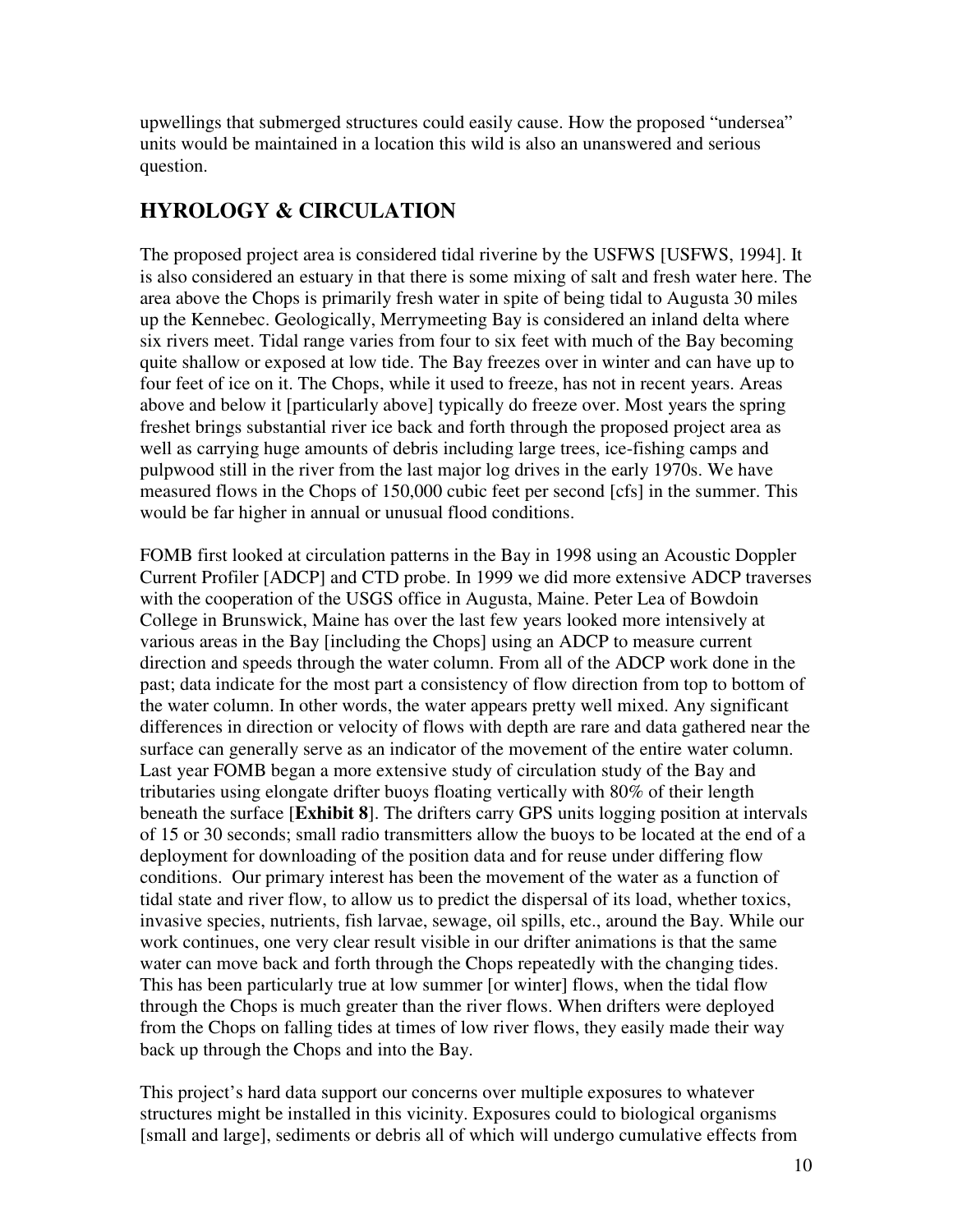repeated encounters with the Chops and whatever is in that body of water. In the case of debris [up to the size of entire trees] or ice, it could also be the structures that are subjected to adverse cumulative effects. Drifter animations may be viewed in the hydrology section at the "cybrary" link of the FOMB web site at www.friendsofmerrymeetingbay.org .

# **PROPOSAL INCONSISTENCIES**

We are asked to respond to the presented proposal. Aside from its non-specific nature regarding the technology to be used, the experimental nature of those technologies as a group [EPRI, 2005], the lack of effects data and the lack of biological monitoring methodologies there are some very important inconsistencies present. The following sections in quotes are directly from the applicant's March 30, 2006 FERC submission. Italics are added for emphasis.

### "1. Statement of Purpose

Maine Tidal Energy Company (METidal) applies to the Federal Energy Regulatory Commission for a preliminary permit for the proposed Kennebec Tidal Energy Project as described in the attached exhibits. *This application is made in order that the applicant may secure and maintain priority of application for a license for the project* [emphasis added-here and below] under Part i of the Federal Power Act while obtaining the data and performing the acts required to determine the feasibility of the project and to support an application for a license."

If the companion applications for other water bodies and the quality of this application don't already make it clear, the phrase italicized here seems to confirm the primary motivation of the applicant is to lock up energy rights at these sites-not necessarily realistically evaluate them prior to making application.

### "2. Project Location

The location of the Project is under water in a section of the Kennebec River in Maine. The under water area begins southeast of West Chops Point and extends northwest between the northern tip of West Chops Point and the southern tip of Chops Point. The coordinates of the requested permit area are provided below. Water depths in the area are variable and range from 25 feet to over 100 feet deep. Potential transmission line routes to the shore include routes along the northern tip of West Chops Point or the southern tip of Chops Point."

#### "5. Term of Permit

The proposed term of the requested permit is not to exceed 36 months. The project concept includes phased development, as follows:

First Phase- demonstration of a pilot Tidal In Stream Energy Conversion (TISEC) device, initially testing and refining the design components and subsequently installing and delivering the devices power onshore to a distributing entity;

Second Phase- build-out of additional devices in the field, up to the capacity of the cable infrastructure sited in the initially used transmission corridor to land; and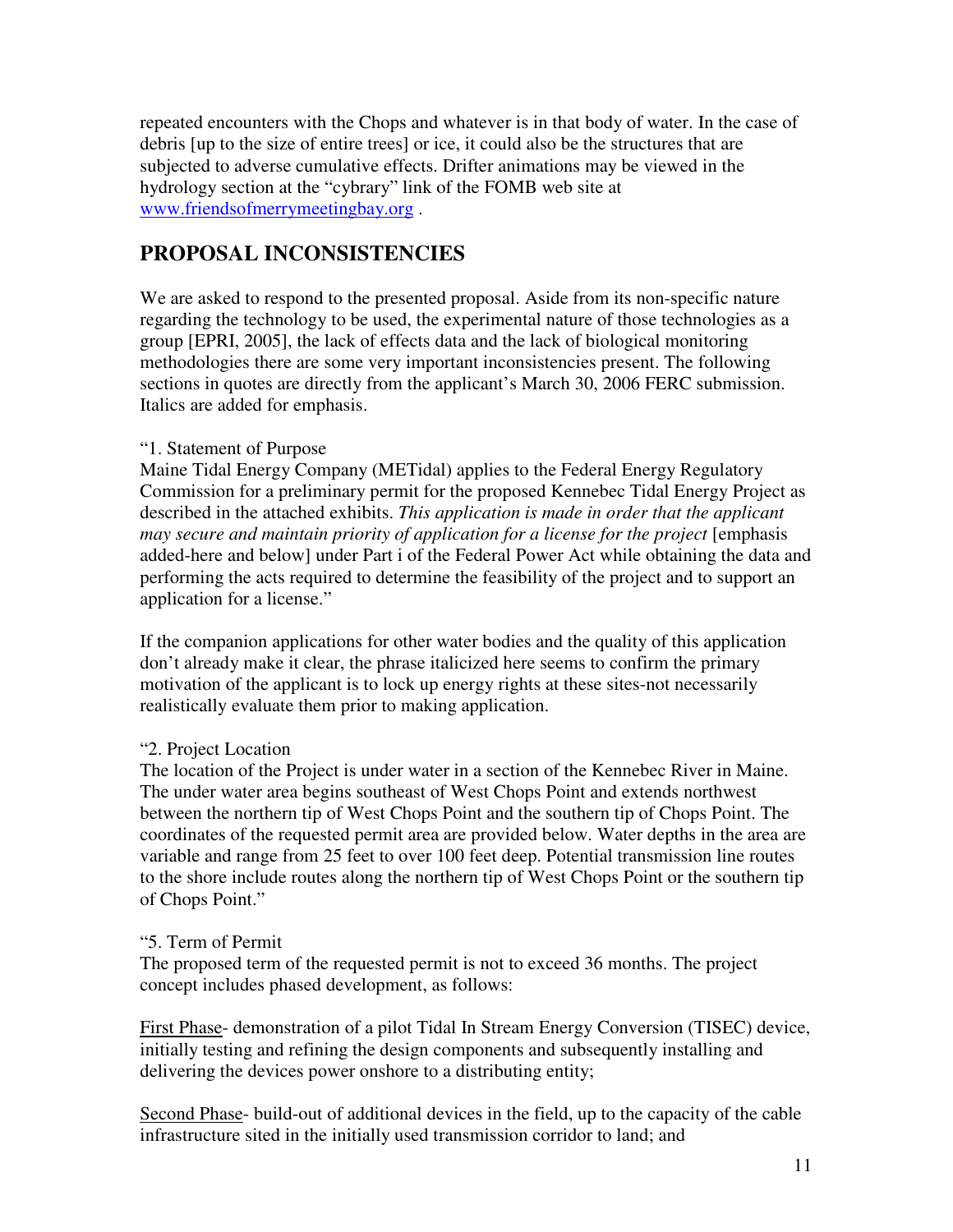Third Phase- build-out of other appropriately sited fields, based on identification and use of appropriate sites, transmission corridors and business arrangements for delivered power.

 It is targeted that *at least the First phase* would occur in the three-year timeframe of this permit."

In neither of the applicant's attached project schedules is Phase One even mentioned however detailed work on Phase Two begins at about 18 months and build-out on the site is scheduled for about 35 months just prior to the end of the 3-year permit. It is very clear from the application quoted above that the applicant proposes to have a demonstration unit in the water early on and that *"at least the First Phase"* would occur within the initial permit period."

The above excerpt from the applicant's proposal is in sharp contrast to what is contained in FERC's Notice of Application Accepted… of May 2, 2006 that says:

"q. Proposed Scope of Studies under Permit -- A preliminary permit, if issued, does not authorize construction. The term of the proposed preliminary permit would be 36 months. The work proposed under the preliminary permit would include economic analysis, preparation of preliminary engineering plans, and a study of environmental impacts. Based on the results of these studies, the Applicant would decide whether to proceed with the preparation of a development application to construct and operate the project."

The applicant's proposal appears to include a significant in-river component while FERC's response does not. We are responding to the proposal as presented by the applicant, not what could be or might be or was possibly intended.

The applicant goes on to say in their proposal that:

*"METidal does not believe the project will negatively impact aquatic organisms, wildlife, vegetative species, historical and cultural resources, recreation uses, navigation, or commercial and recreational fishing*. To document this subject matter during the preliminary permit period, there are plans to:

• Evaluate fish mortality and injury prevention measures,

• Study the impacts of construction and placement of the TISEC devices and transmission lines on aquatic organisms, historical and cultural resources, recreation, navigation, commercial and recreational fishing;

• Study the impacts on potentially affected aquatic organisms due to the operation of the TISEC devices, especially addressing fish and other organisms' movement around the units; and

• Study the impacts of the TISEC devices and transmission lines on surrounding wetlands, riparian wildlife and vegetative species, where applicable, and

• Study the extent and impacts of phenomena such as biological fouling on performance and microhabitat."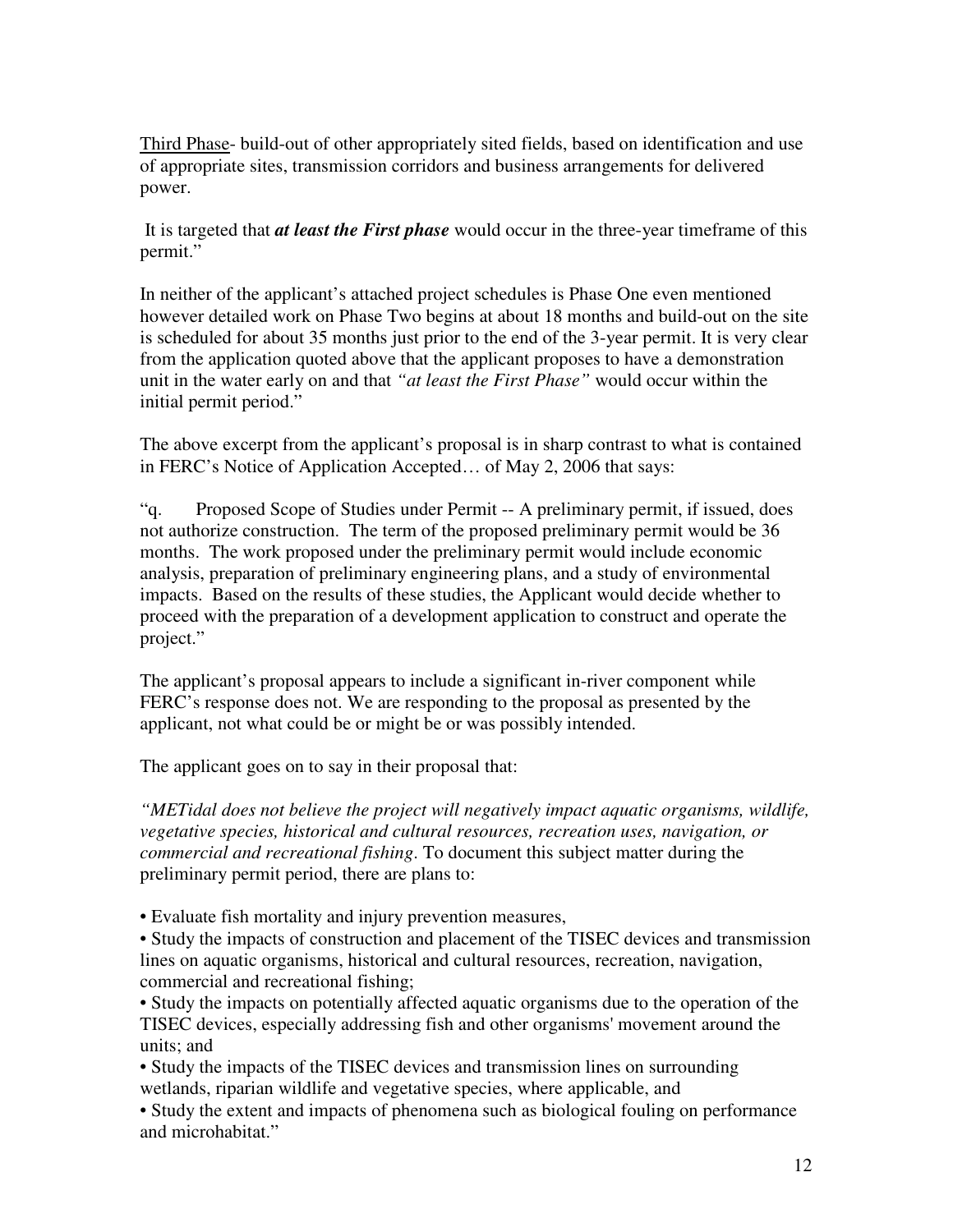That Maine Tidal "*does not believe the project will negatively impact*…" does not make it so. Considering the location and state of technology, this statement appears to be an incredible stretch of the imagination. There are no supporting details to defend this statement or presented for the study issues they raise. Again we stress the common sense differences between one unit in a confined site and a field of fifty and the possible difficulties in extrapolating from one to many.

# **CONCLUSIONS**

It is interesting to note that the extensive Electric Power Research Institute [EPRI] survey of tidal energy sites along the Maine coast did not include this very obviously high energy site [EPRI, 2006]. Perhaps this was an oversight on their part or perhaps it was because the EPRI group did at least a certain amount of research and realized that an instream facility or blockage at this site could not pass the straight-face test from the natural resources point of view. EPRI did look at one Kennebec River site further downstream [Doubling Point/Fiddlers Reach] and rejected it due to its narrowness with regard to navigational issues and instream debris. They rejected another at the river mouth for other reasons.

There is no arguing with the fact that this country and the world need to move to cleaner and non-carbon dioxide-emitting sources of power. There is also no arguing with the fact that conservation is the "low hanging fruit" of carbon dioxide reduction. There is not a word of conservation in this proposal. There is not a suggestion of taking out of service greenhouse gas producing energy sources and replacing them with megawatt equivalents in cleaner energy. FERC might do well to consider such issues and possibilities as the Commission receives more alternative energy proposals in the future. That we need cleaner sources of energy should not give us carte blanche when it comes to alternatives.

This proposal suggests taking the keystone of an important and incredibly unique ecosystem into which a great deal of effort and restoration expense has been put and turning it into an electrical generating station. Protection of natural resources and power generation are not necessarily mutually exclusive. The proverbial devil is however in the details and the need for clean energy should not, and indeed legally may not, preclude the need to protect important resources. The details then are in the site selection and the technology. The biological importance of a site can vary tremendously and there is a plethora of proven and experimental energy producing technologies out there. Some sites will be so important that they should not be disturbed. We feel that the Chops as well as several similarly narrow sites along the Kennebec River, fits this category. It is one scenario to use a portion of a wider section of river with adequately screened generating units allowing room for other users, it is quite another to install what essentially constitutes an obstacle course or possibly even a blockade in a narrow section of river negatively impacting the natural resource and the river's other users.

This application is at best ill prepared, and at worst intentionally disingenuous. The project is vague and speculative in nature and gargantuan in scope. The Chops site is a world-class biologic, geologic and hydrologic feature unsuited and inappropriate for such an untested venture. Unfortunately there is a long history of very bad ideas taking on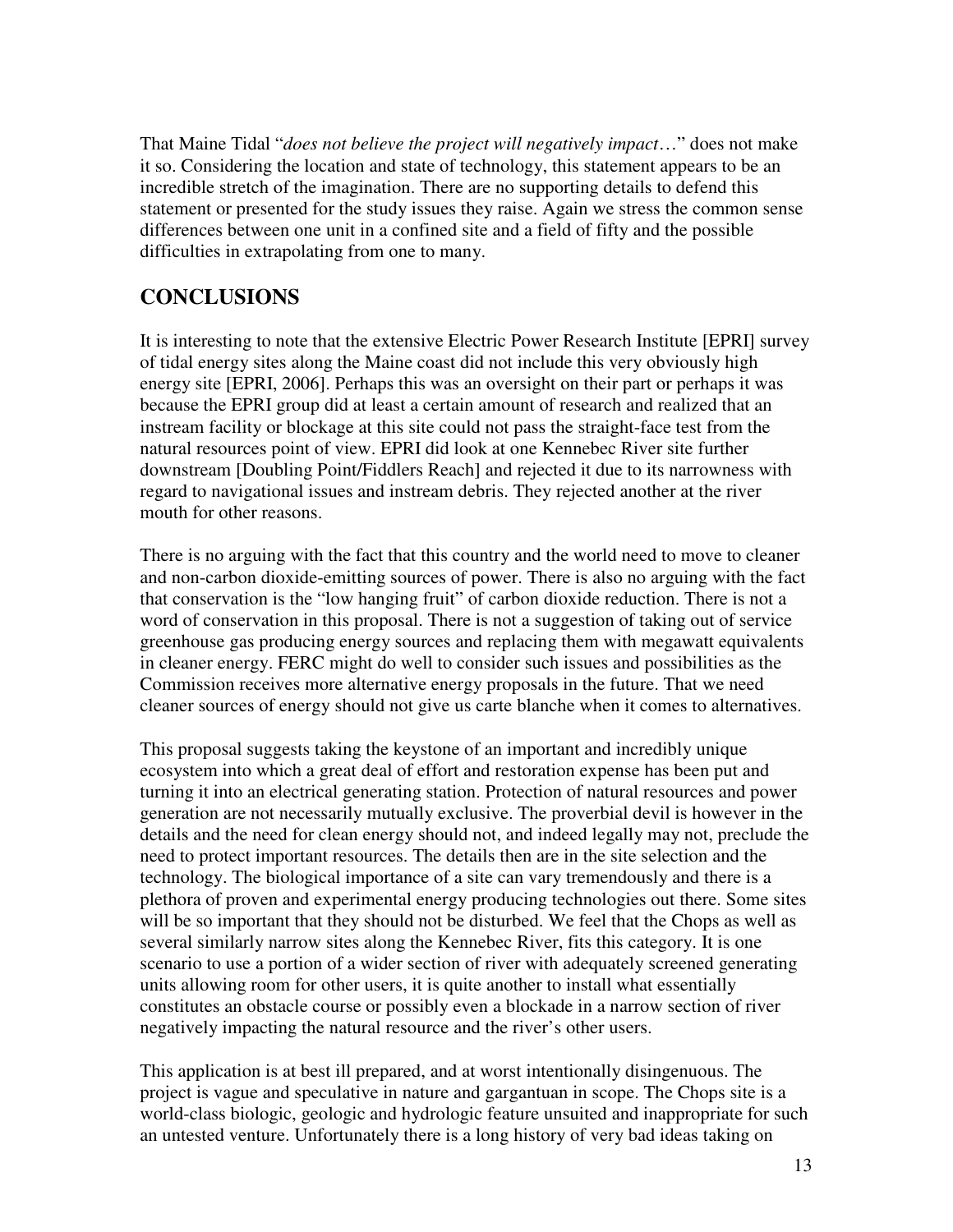lives of their own following initial permitting. FOMB recommends FERC deny this permit at the outset finding the project incompatible with the unique natural resources and characteristics of the Kennebec/Androscoggin/Sheepscot/Merrymeeting Bay system.

Thank you for your consideration.

Sincerely,

Ed Friedman, Chair Friends of Merrymeeting Bay 207-666-3372

C.C.

Joseph Cannon, Pillsbury Winthrop et al. Charles Cooper, TRC Environmental Mary Colligan, NMFS Andrew Raddant, DOI BLM USACE Town of Bath Town of Woolwich Commissioner David Litell, MDEP Commissioner George LaPointe, MDMR Stewart Fefer, USFWS, Gulf of Maine Coastal & Estuary Project Mark & Karyn Caron West Chop Pt. Assoc.

# **Literature Cited**

Atkins, C.G., Foster, N.W. 1867. Twelfth Annual Report of the Secretary of the Maine Board of Agriculture. Stevens & Sayward, Printers to the State. Augusta, Maine

Electric Power Research Institute, 2005. Briefing Presentation on Ocean Energy

Electric Power Research Institute, 2006. Maine Tidal In-Stream Energy Conversion [TISEC]: Characterization and Survey of Potential Project Sites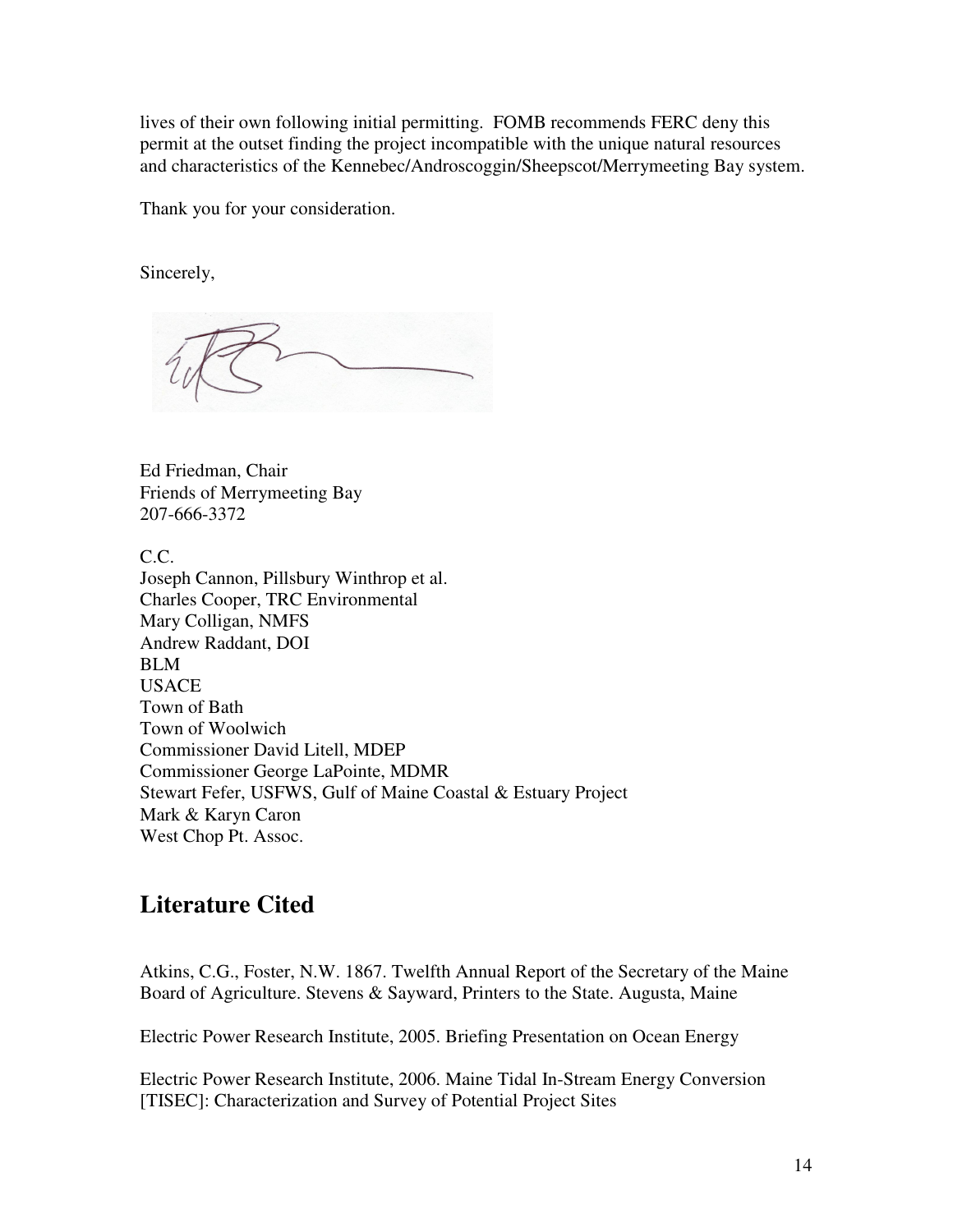Federal Register: Vol. 70, No. 128, July 6, 2005. 90-Day Finding on a Petition to List the American Eel as Threatened or Endangered

Fichtel, C., 2006. Conservation Accomplishments & Goals in the Merrymeeting Bay & Lower Kennebec Area. Maine Wetlands Protection Coalition. Friends of Merrymeeting Bay Speaker Series Presentation.

Kennebec River Resource Management Plan: Balancing Hydropower and Other Uses Natural Resources Policy Division, Maine State Planning Office Date: February 1993

Friedman, E., 2001. "ABCS & IBAS". *Merrymeeting News*. V.11, No. 4. Friends of Merrymeeting Bay [http://www.link75.org/mmb/fomb/mmnews/fall2001.pdf]

Lipfert, N. 1978. *'Kenny' Edgecomb Catches a Whale*. The Times Record, April 16. Brunswick, Maine

Mann, D., Lu, Z., and Popper, A. 1997. A Clupeid Fish Can Detect Ultrasound. Nature, vol. 389, 25 September

MDMR, 2002. Kennebec River Diadromous Fish Restoration Annual Progress Report-2001. Maine Department of Marine Resources

MDMR, 2004. Status of the Kennebec River Watershed Anadromous Fish Restoration Program for the Joint Standing Committees on Marine Resources. Maine Department of Marine Resources

MNAP, 1998. Merrymeeting Bay Survey. Maine Natural Areas Program. Maine Department of Conservation

Nadeu, E., McCollough, M., and Swarz, B. 2000. The Freshwater Mussels of Maine. Maine Department of Inland Fisheries & Wildlife.

NOAA, Coastal Resource Consideration Program, Maine Fact Sheet [on the Web at: http://response.restoration.noaa.gov/book\_shelf/475\_crc\_state\_ME.pdf]

NMFS, 2006. FERC Project 12666-000 Comments. National Marine Fisheries Service. National Oceanic and Atmospheric Administration, US Department of Commerce

NRC, 2004. Atlantic Salmon in Maine. National Research Council. The National Academies Press, Washington, D.C.

Reed & D'Andrea Consulting, 1975. Merrymeeting Bay: A Guide to Conservation of this Unique Resource. Sage, K., Project Manager. Prepared for Maine Department of Conservation

Sewall, J.W. & Co., 2000. Aquatic & Upland Habitat Assessment of Merrymeeting Bay. Prepared for Friends of Merrymeeting Bay